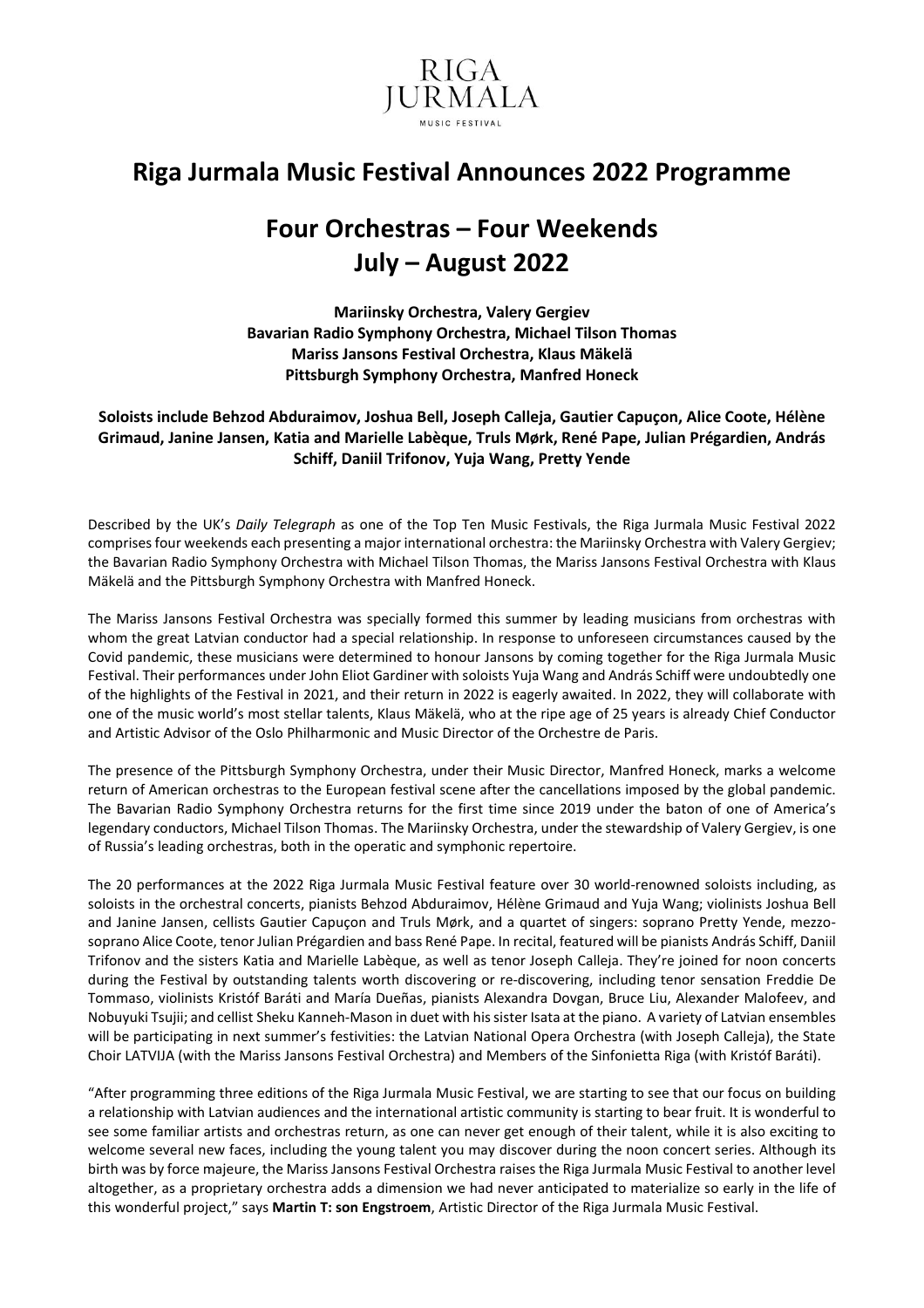"There are many great reasons to look forward to the Festival's 2022 season and I am very grateful to our artistic team who have yet again managed to put together an absolutely brilliant and unique programme. Nextsummer will be special for several reasons. First, we are thrilled to welcome back our beloved Mariss Jansons Festival Orchestra, which was born this year at the Riga Jurmala Music Festival under unique circumstances. Secondly, the whole Festival team is particularly happy to see the presence of more Latvian ensembles in this year's programme. Finally – even in these uncertain times we have not only managed to maintain warm and loyal relationships with our partners and contributors but continue welcoming new partners and expanding our existing collaborations, including with such international reputable partners as Credit Suisse!" says **Zane Čulkstēna**, **Executive Director of the Riga Jurmala Music Festival.**

Each visiting orchestra givestwo evening concerts, with the third evening of the weekend dedicated to a recital featuring a prominent soloist or soloists. The Riga Jurmala Music Festival's dual location in Latvia's historic capital city of Riga and the forested seaside resort of Jurmala add to the experience of visiting the Festival. Evening performances take place at the Latvian National Opera in Riga or the open-air Dzintari Concert Hall in Jurmala, while all noon concerts take place at the Small Guild in Riga.

In 2022 the Riga Jurmala Music Festival will continue its music education initiative, the Riga Jurmala Academy, organised in collaboration with the Jāzeps Vītols Latvian Academy of Music, the country's centre for excellence in classical music performance. The Riga Jurmala Academy will provide young and talented musicians from Latvia and abroad with unparalleled opportunities for artistic development and collegial interaction through masterclasses and workshops with selected soloists and orchestral musicians from the 2022 festival roster.

## **Tickets for the 2022 Festival season are on sale now. Full details at [www.riga-jurmala.com](http://www.riga-jurmala.com/)**

**ENDS**

### **For further press information please contact Victoria Bevan**

### **[Victoria.Bevan@Premiercomms.com](mailto:Victoria.Bevan@Premiercomms.com)**

**+44 (0)20 7292 7335**

### **NOTES TO EDITORS**

#### **The Riga Jurmala Music Festival**

After only a few years of existence, the Riga Jurmala Music Festival is arguably staking its claim as one of Europe's leading music festivals. Presenting major international orchestras and soloists over multiple weekends each summer, the Riga Jurmala Music Festival also offers masterclasses led by guest artists.

The 2021 Riga Jurmala Music Festival was attended by more than 15,000 visitors from 30 countries. Highlights included the inaugural performances by the Mariss Jansons Festival Orchestra and two concerts by the Bayreuth Festival Orchestra under the direction of Latvian conductor Andris Nelsons. Five masterclasses were held in Riga featuring musical greats Renée Fleming and Leif Ove Andsnes, amongst others.

Led by Artistic Director Martin T:son Engstroem and Associate Artistic Director Miguel Esteban, the team behind the Riga Jurmala Music Festival work tirelessly to bring the best quality music and musicians to Latvia. The team consists of industry professionals who share a dedication and passion for classical music, as well as the strongly held belief that Riga and Jurmala are the hidden gems of Northern Europe which are fast becoming two of the most exciting destinations for classical music connoisseurs.

#### **Riga Jurmala Academy**